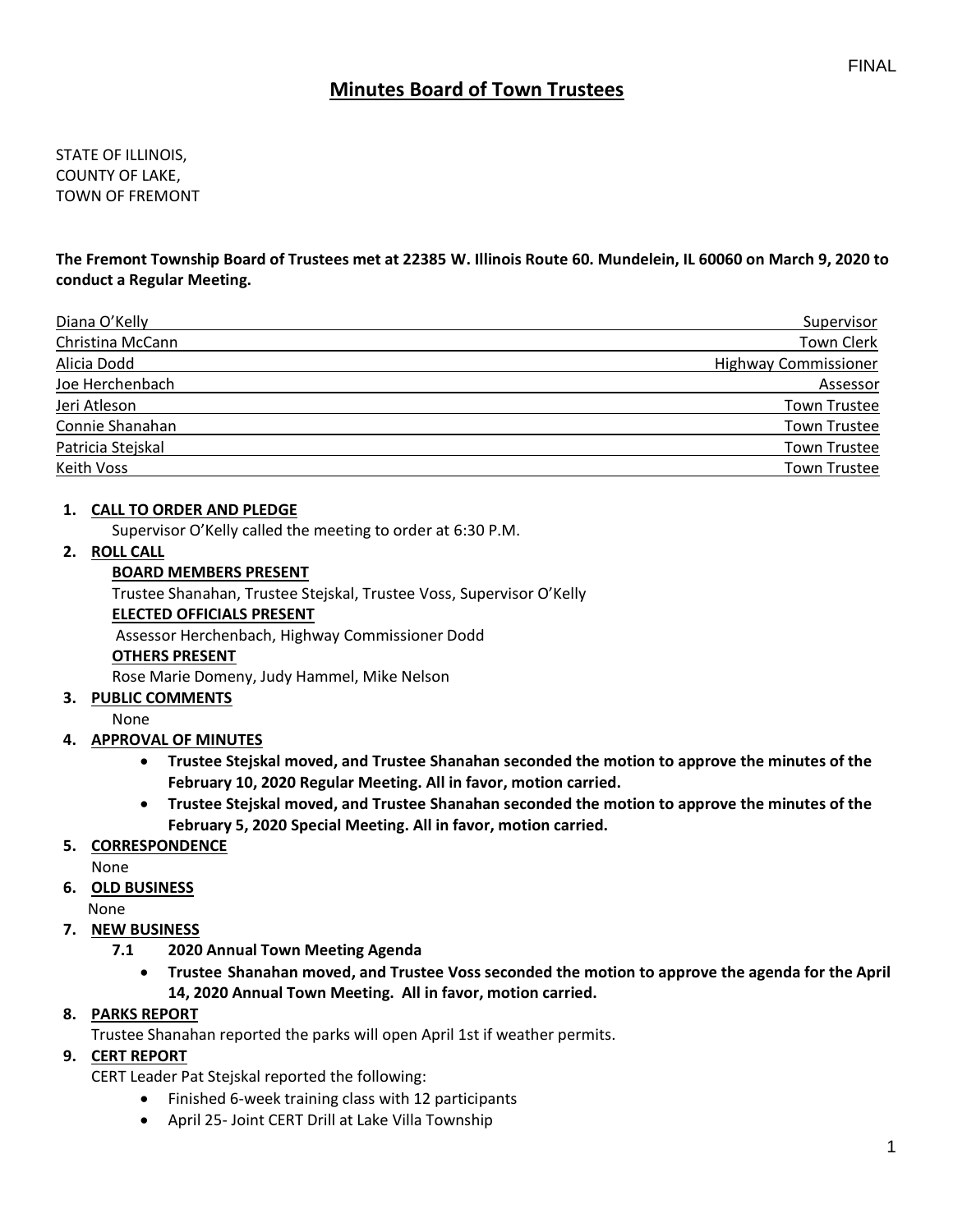- April 27 Quarterly Team Meeting
- May 9 Shredding event at the Township from 9 am to noon
- May 30 Kids Health Fair in Grayslake

# **10. COMMUNITY GARDEN REPORT**

Alicia Dodd reported the following:

• Plants are under the lights

# **11. ELECTED OFFICIALS' REPORT**

## **Assessor**

Assessor Joe Herchenbach reported the following:

• Hearings are completed and no estimated tax bills will be sent by the county.

## **Clerk**

No Report

# **Highway Commissioner**

Highway Commissioner Dodd reported the following:

- Responded to FOIA request about culvert replacement on Erhart Rd.
- Met with LCDOT about the paving and new curb along S. Sylvan that will be included in Lake County's bid to improve the Midlothian/Gilmer intersection for 2021. Fremont Highway will pay for a section of sidewalk between crescent/S Sylvan. Met with and left notices for homes on S. Sylvan that will require more extensive changes to driveway apron due to concrete/brick pavers.
- Employees attended Implementing Safe Work Zones training by IDOT and DECI training.
- Alicia and Herb attended the Sylvan Lake HOA meeting to discuss dam. Main issues revolved around traffic with only one entrance.
- Alicia and Herb attended West Shore Park HOA—some questions about enforcing No Overnight Parking
- Met with LCDOT inspector about the status of our bridge and required inspections.
- Met with Gewalt about our MS4 plan for the year.
- Broken frame rail on highway F550 vehicle—cost to fix vs life of the vehicle resulted in putting it up for auction.
- 2020 Paving bid opening is this Friday.

# Sylvan Lake Dam update

- o Went to IDOT detour meeting with engineer Pat Bleck.
- $\circ$  Dam will likely cost more than expected, which is more than our budget can justify (still waiting for cost estimate)
- $\circ$  Alicia contacted local engineer to get a second opinion on the status of the dam
- o Checking with TOIRMA to confirm dam coverage
- $\circ$  Alicia contacted IDNR who said that Sylvan Lake would likely become a public lake if public funds are used to pay for it.

## **Supervisor**

Supervisor O'Kelly reported the following:

- Attended the West Shore Park Homeowners Meeting
- Attended the Sylvan Lake Homeowners Meeting
- Early Voting Started
- Attended the Health Department Coronavirus Update
- Had many calls regarding the waste hauler agreement and new service

# **Trustees**

No Reports

## **12. GA/EA/FOOD PANTRY REPORT**

The following statistics were reported for January 2020:

• Two (2) residents received emergency assistance